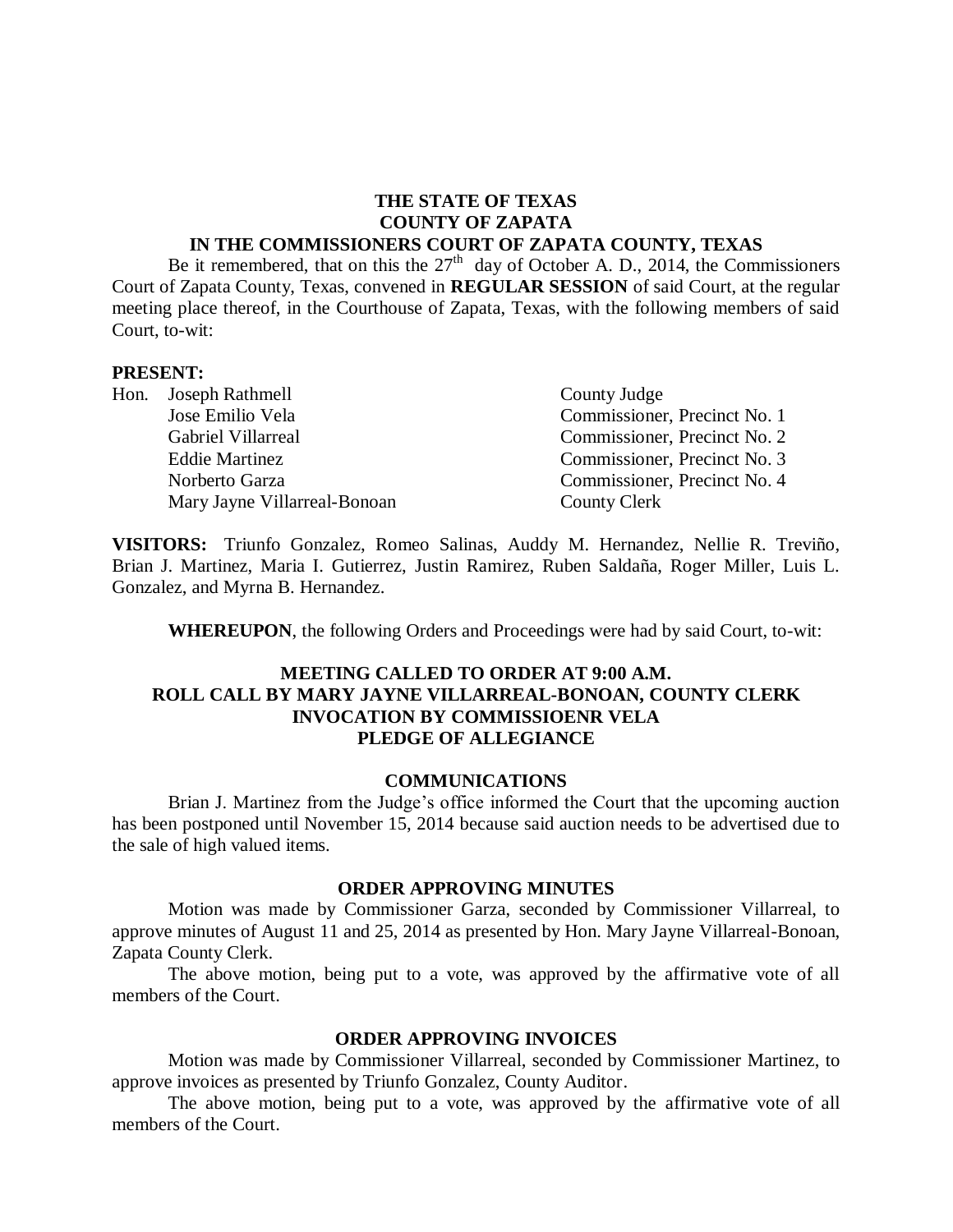# *NO TREASURER'S REPORT DUE UNTIL NEXT COMMISSIONERS COURT MEETING*

# **ORDER APPROVING CHECKS ISSUED**

Motion was made by Commissioner Vela, seconded by Commissioner Garza, to approve checks issued as requested by Hon. Romeo Salinas, County Treasurer.

The above motion, being put to a vote, was approved by the affirmative vote of all members of the Court.

# *NO TAX COLLECTER/ASSESSOR REPORT DUE UNTIL NEXT COMMISSIONERS COURT MEETING*

# **ORDER APPROVING PROPOSED CHANGE ORDER AS RECOMMENDED BY MDL ARCHITECHTS AND R & G CLARK, INC., DBA SERVPRO OF NORWEST DALLAS**

Motion was made by Commissioner Garza, seconded by Commissioner Martinez, to approve the proposed change order as recommended by MDL Architects and R & G Clark, Inc., DBA ServPro of Northwest Dallas involving the re-roof of the courthouse as requested by Hon. Joe Rathmell, County Judge.

The above motion, being put to a vote, was approved by the affirmative vote of all members of the Court.

# **PRESENTATION BY MR. DAVID QUINN FOR PUBLIC POWER POOL**

Presentation was made by Mr. David Quinn, Program Manager for Public Power Pool, regarding saving from the County's continued participation in Public Power Pool, and plans for the group's 2015 procurement as requested by Hon. Romeo Salinas, County Treasurer. (Presentation attached for the record.)

## **ORDER APPRVING HIRING OF JUVENTINO ZAPATA III AS WASTEWATER TREATMENT OPERATOR**

Motion was made by Commissioner Martinez, seconded by Commissioner Garza, to approve the hiring of Juventino Zapata III as a Wastewater Treatment Operator Trainee in slot #8 in the Wastewater Department, with a starting salary of \$10.25 per hour as requested by Carlos Treviño, Jr., Water Plant Manager.

The above motion, being put to a vote, was approved by the affirmative vote of all members of the Court.

# **ORDER APPROVING SALARY ADJUSTMENT FOR MELITON VALADEZ**

Motion was made by Commissioner Vela, seconded by Commissioner Martinez, to approve a salary adjustment for Meliton Valadez to \$13.00 per hour for having acquired a CDL Operator License. Mr. Valadez will now operate a new vacuum service truck for the sewer department, a dump truck for the Water Department and works with the water distribution department. Funding will be obtained from line item 80-600-0277 License Stipends as requested by Carlos Treviño, Jr., Water Plant Manager.

The above motion, being put to a vote, was approved by the affirmative vote of all members of the Court.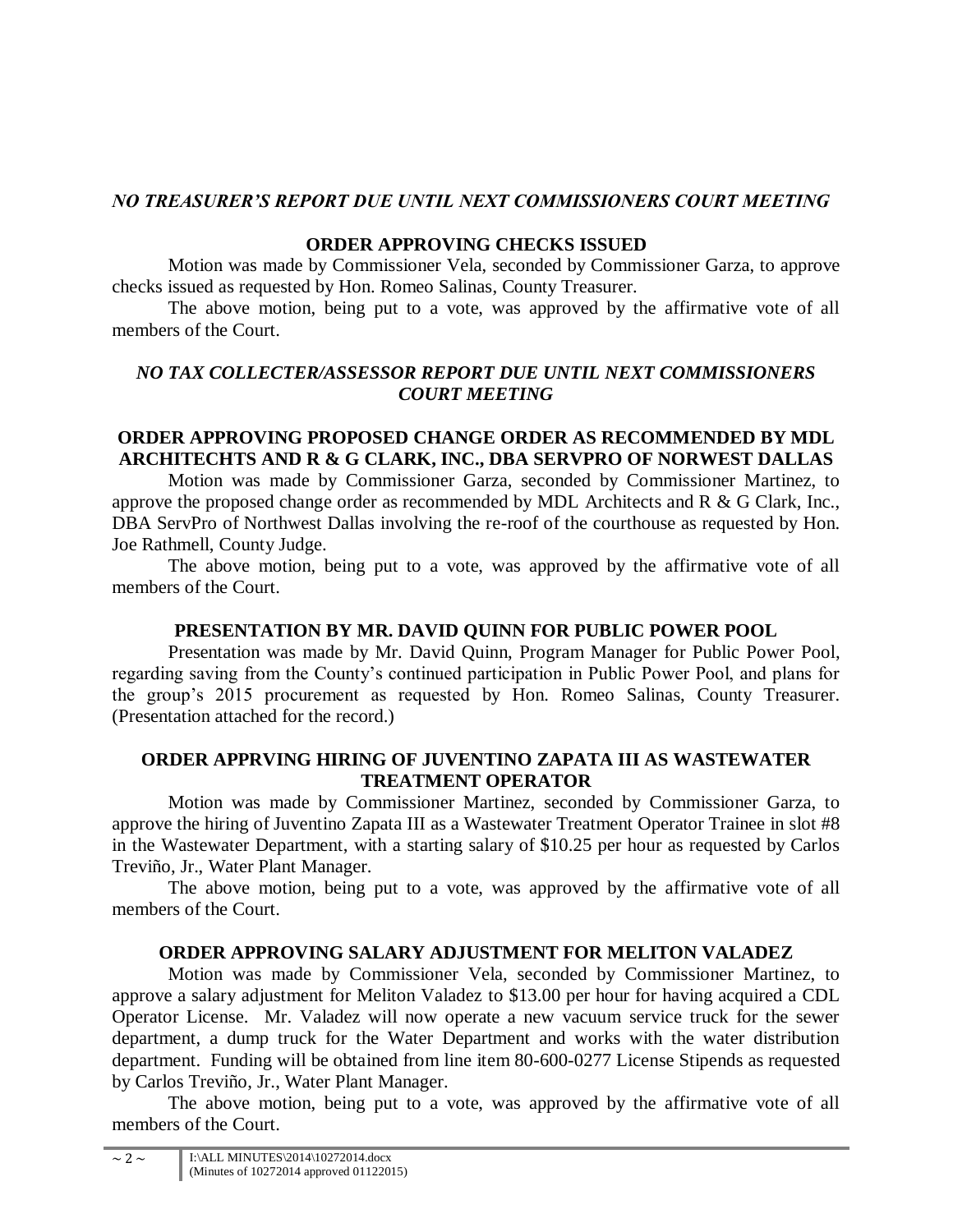## **ORDER APPROVING HIRING OF ALDO JAHIR SANCHEZ AS WATER METER READER**

Motion was made by Commissioner Martinez, seconded by Commissioner Vela, to approve the hiring of Aldo Jahir Sanchez as a Water Meter Reader, he will occupy slot #15 at \$9.07 per hour as requested by Carlos Treviño, Jr., Water Plant Manager.

The above motion, being put to a vote, was approved by the affirmative vote of all members of the Court.

## **ORDER APPROVING HIRING OF HERIBERTO DEL BOSQUE AS WATER PLAT OPERATOR TRAINEE**

Motion was made by Commissioner Garza, seconded by Commissioner Martinez, to approve the hiring of Heriberto Del Bosque as a Water Plant Operator Trainee, he will occupy slot #5 at \$9.70 per hour as requested by Carlos Treviño, Jr., Water Plant Manager.

The above motion, being put to a vote, was approved by the affirmative vote of all members of the Court.

## **ORDER APPROVING HIRING OF JUSTIN RAMIREZ, CANDIDATE TO FILL ZAPATA COUNTY EXTENSION AGENT**

Motion was made by Commissioner Vela, seconded by Commissioner Garza, to approve hiring of Justin Ramirez as the candidate to fill the Zapata County Extension Agent Position as recommended by Ruben J. Saldaña, Texas A & M Agrilife Extension Administrator.

The above motion, being put to a vote, was approved by the affirmative vote of all members of the Court.

## **ORDER APPROVING PAYMENT OF INVOICES FROM TECHNOLOGY FUND**

Motion was made by Commissioner Martinez, seconded by Commissioner Garza, to approve payment of the following four invoices from the technology fund:

- a. Quill, for the purchase of a scanner \$399.98
- b. Patria Office Supply, for printer toner \$683.67
- c. Intech Southwest, for laptop parts \$692.00
- d. Intech Southwest, for desktop computer \$1175.00

as requested by Hon. Juana Maria Gutierrez, Justice of the Peace, Pct. 2.

The above motion, being put to a vote, was approved by the affirmative vote of all members of the Court.

## **ORDER APPROVING INSTALLATION OF STREET LIGHTS AND STREET BUMP**

Motion was made by Commissioner Martinez, seconded by Commissioner Garza, to approve installation of the following street lights:

- a. 177 Flores Drive Falcon Shores Subdivision (Guerrero Chiquito)
- b.  $207.4^{\text{th}}$  Street Flores Addition
- c.  $204.6^{\text{th}}$  Street Flores Addition
- d. 1102 Carla Street Zapata Town site
- e. 302 Jaime J. Zapata Falcon, Texas
- f. 109 East Street Falcon, Texas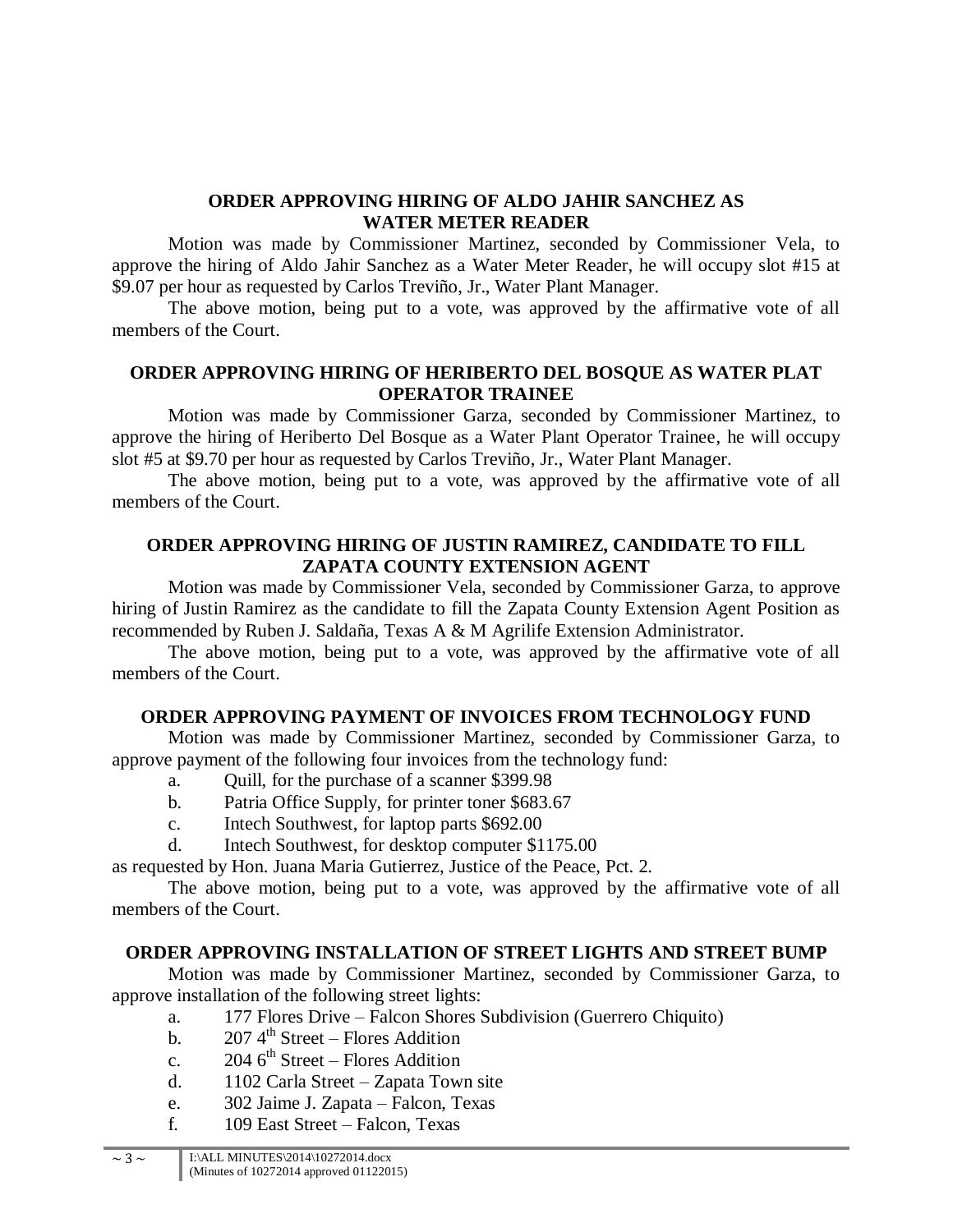g. 202 2nd Street (between Serna and Ramireño Streets) Falcon, Texas as requested by Hon. Jose E. Vela, Commissioner Pct. 1.

The above motion, being put to a vote, was approved by the affirmative vote of all members of the Court.

Motion was made by Commissioner Martinez, seconded by Commissioner Garza, to approve installation of the following street bump:

a. 300 & 400 Block of Jaime J. Zapata Street in Falcon, Texas (request made through a signed petition of area residents.)

as requested by Hon. Jose E. Vela, Commissioner Pct. 1.

The above motion, being put to a vote, was approved by the affirmative vote of all members of the Court.

Motion was made by Commissioner Martinez, seconded by Commissioner Garza, to approve installation of the following street lights:

- a. 5428 Lopez Lane Siesta Shores
- b. 5416 Vicky Lane Siesta Shores
- c. 406 Nora Drive behind McDonald's
- d. 5411 Kenneth Lane
- e. 120 North Jab Beacon Lodge
- f. Lopez Lane and Monterrey
- g. 311 Pelican Street

as requested by Hon. Eddie Martinez, Commissioner Pct. 3.

The above motion, being put to a vote, was approved by the affirmative vote of all members of the Court.

Motion was made by Commissioner Martinez, seconded by Commissioner Garza, to approve installation of the following street lights:

a. 804 Juarez – between  $7<sup>th</sup>$  &  $10<sup>th</sup>$ 

as requested by Hon. Norberto Garza, Commissioner Pct. 4.

The above motion, being put to a vote, was approved by the affirmative vote of all members of the Court.

# **ORDER APPROVING FINAL PLAT FOR THE RAMIREZ ADDITION UNIT 2**

Motion was made by Commissioner Martinez, seconded by Commissioner Garza, to approve the final plat for the Ramirez Addition Unit 2 as requested by Manuel Gonzalez, Jr., Premier Engineering.

The above motion, being put to a vote, was approved by the affirmative vote of all members of the Court.

# **ORDER APPROVING FINAL HOMERO FLORES PLAT**

Motion was made by Commissioner Martinez, seconded by Commissioner Garza, to approve the final Homero Flores Plat as requested by Manuel Gonzalez, Jr., Premier Engineering.